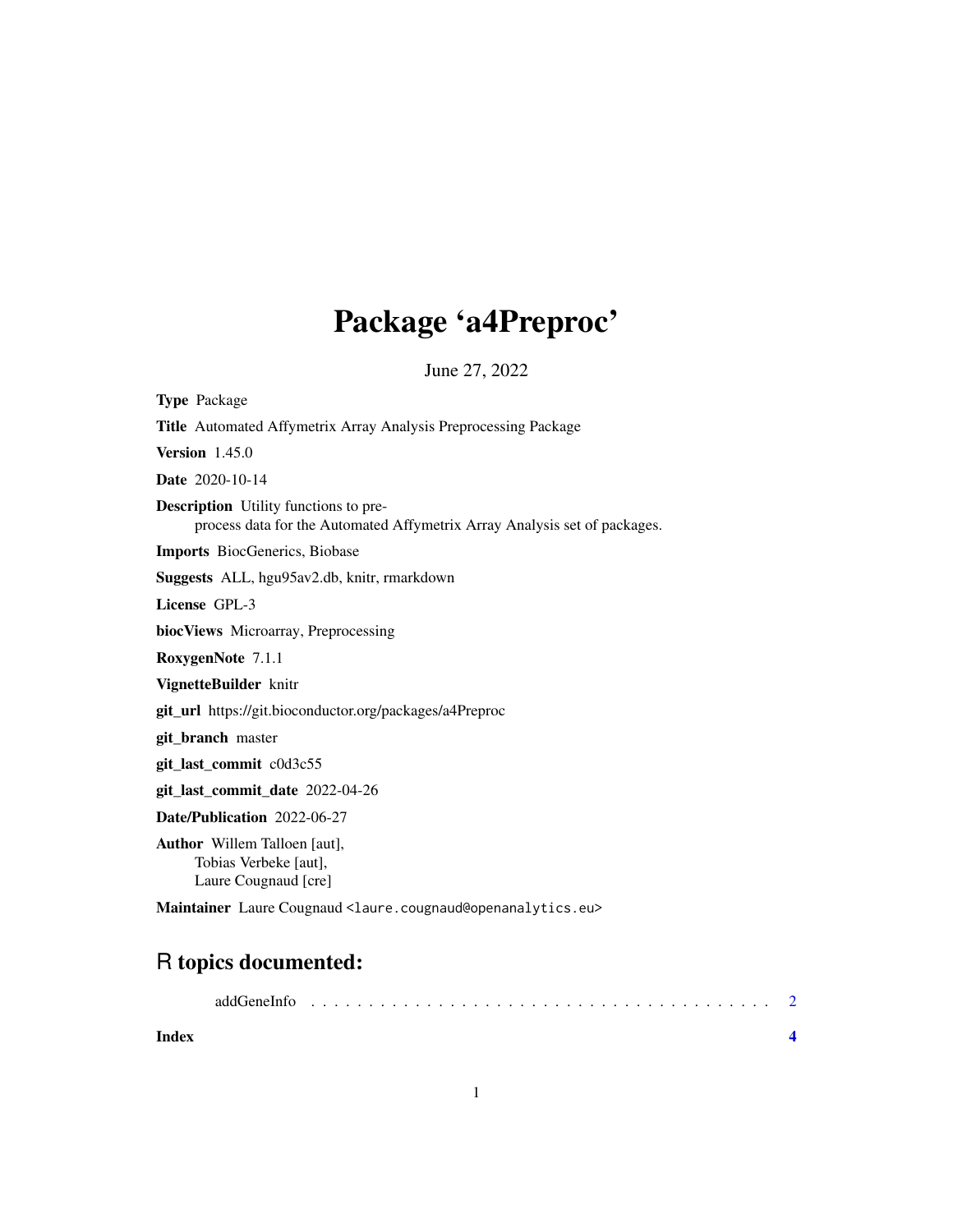<span id="page-1-0"></span>

#### Description

Adds appropriate featureData, similar to the metadata added in the pipeline script, to the ExpressionSet object.

#### Usage

```
addGeneInfo(eset, annotationLibrary = NULL)
```
#### Arguments

eset ExpressionSet object for to which one wants to add additional annotation information

annotationLibrary

Annotation Library to use. Must be specified when working with Entrez gene IDs. In this case, one can make use of the JnJ annotation packages such as hgu133plus2hsentrezgJnJ. If not specified, the annotation of the package will be automatically requested with annotation() of the expressionSet object eset and then Affymetrix probe set IDs are expected in featureNames

#### Details

Slots of featureData(a4ALL) are

- Entrez ID~: Entrez ID as retrieved from annotation package
- Ensembl ID~: Ensembl ID as retrieved from annotation package
- Gene Symbol~: Gene symbol as retrieved from annotation package
- Description~: Description as retrieved from annotation package

#### Value

a new ExpressionSet object with the additional information stored as feature data

#### **Note**

One should always use subscripting of featureData by column name (e.g. featureData(a4ALL)\$`Entrez )<br>One should always use subscripting of featureData by column name (e.g. featureData(a4ALL)\$`E<br>ID`; as the pipeline ExpressionSets have one additional column compared to the ExpressionSet objects produced by addGeneInfo, i.e. column 2 of the pipeline ExpressionSets corresponds to column one of an addGeneInfo ExpressionSet.

#### Author(s)

Tobias Verbeke, Steven Osselaer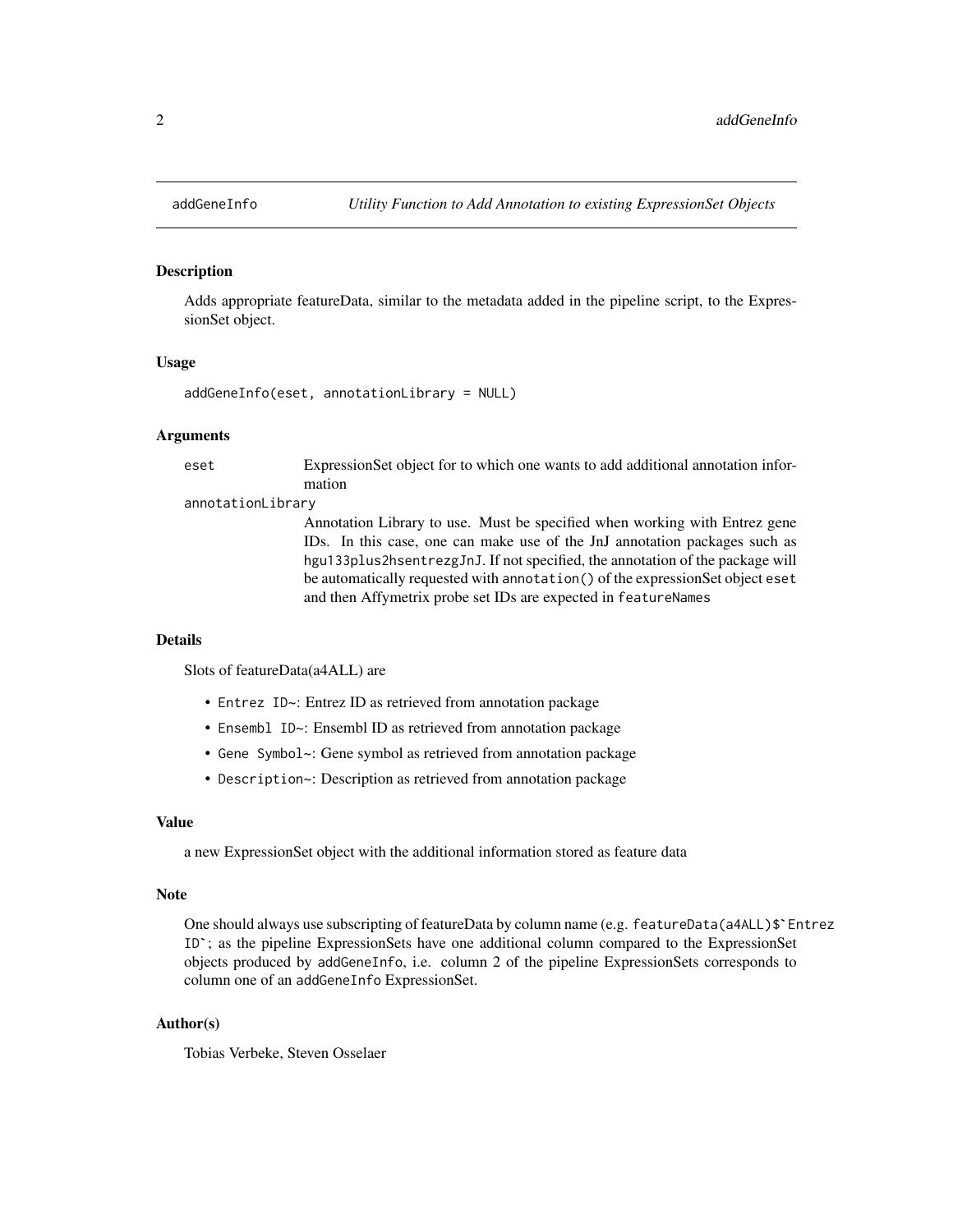#### addGeneInfo

### Examples

```
library(ALL)
data(ALL)
a4ALL <- addGeneInfo(ALL)
head(featureData(a4ALL)$
Entrez ID

)
```